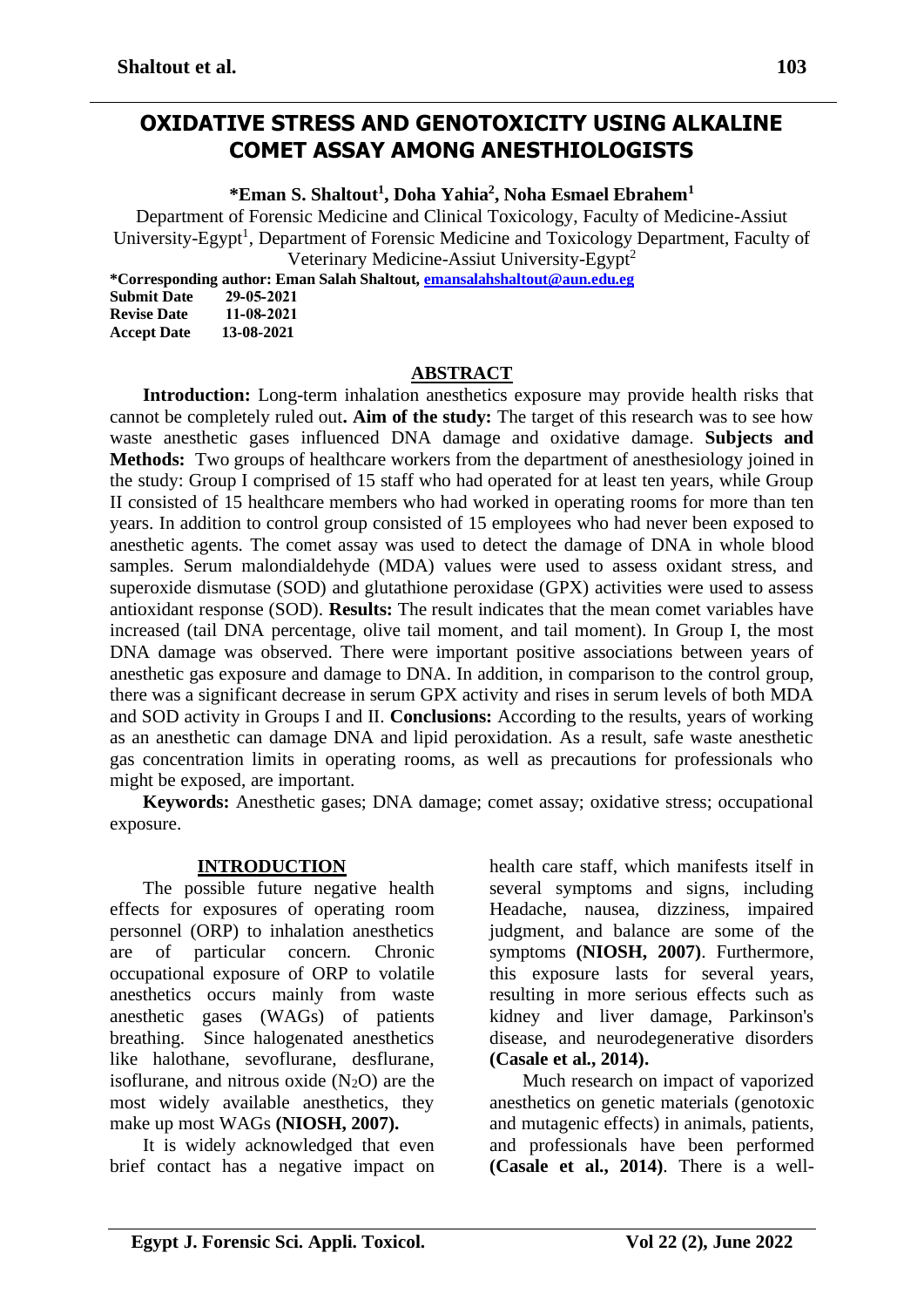established link between anesthetic exposure and the occurrence of DNA damage **(Rozgaj et al., 2009)**.

To identify genotoxic substances with a possible carcinogenicity, genetic indicators have been widely used. One of the most common procedures for detecting genotoxicity is the comet test. **(Norppa, 2004)**

Comet test is a quick, accurate, and a secure way of detecting the existence of DNA defects, which is a powerful predictor of consequences of genotoxicity on cells triggered by physical factors and chemicals, it is frequently used in human cells to assess DNA damage. **(Collins, 2004)**

The difference between ROS development and antioxidant defense is oxidative damage; these radicals are unstable molecules having unpaired electrons. Oxidant radicals are formed as a result of oxidation and known as ROS, and when they come into contact with biological molecules, a chain reaction occurs, resulting in lipid peroxidation, protein injury, and nucleic acid oxidative damage **(Ceppi et al., 2010)**.

Oxidant radicals, which cause cell damage, necrosis, and apoptosis, eventually harm tissues and organs. It has been discovered that oxidative stress and genotoxicity are related. Oxidative stress causes cellular damage due to its harmful effects on macromolecules including proteins, nucleic acids, and fatty acids **(Lee et al., 2015)**.

Even though the mechanisms of halogenated anesthetics' genotoxic and mutagenic effects aren't fully understood, oxidative damage capable of producing reactive oxygen species with direct DNA harm at any step of the cell cycle **(Chinelato and Froes., 2002)**.

The study's goal is to assess the extent of oxidative damage and DNA degradation among staff in the operation room and compare working years of exposure to these anesthetics in operating rooms to the extent of damage to DNA, using comet test to assess systemic DNA damage in blood cells, and using oxidative-antioxidant markers to assess oxidative stress.

## **SUBJECTS AND METHODS**

The Human Research Ethics Review Board at Assiut University in Egypt gave their approval to this report. All the participants signed a written informed consent document. The research included 45 participants of both sexes, between the ages of 23 to 43 years. Thirty of them work in Egypt's Assiut University Hospital's anesthesiology department. Based on working years, members exposed to waste anesthetic gases were divided into two equal classes (15 in each). Group I was exposed to waste for less than 10years & group II was exposed to more than 10years. In addition, the control group was made up of 15 academic department employees who had not been contacted to anesthetic exhaust gases. The study excluded smokers, alcoholics and everyone who had recently been exposed to radiation.

## **Alkaline comet assay**

In an EDTA-containing vacutainer tubes, whole blood samples were drawn and used for the comet test fairly quickly. The alkaline comet was conducted out using **Singh et al** process's **(1988)**. On frosted slides, 100 μl of 1 percent natural melting agarose was added. A total of ten milliliters of whole blood is gelled after being suspended in 2% low melting agarose. Finally, 100μl of 1% normal melting was quickly applied on top of the ice, and then another slide was added as a cover to the gel. The slides were submerged in lysis buffer once the agarose covering had dried (1 percent sodium sarcosinate, 100 mM Na<sub>2</sub>EDTA, 2.5 M NaCl, 1 percent Triton X-100, 10 mM Tris-HCl, and 10% DMSO) at 4°C in the dark for 60 minutes.

On a horizontal gel electrophoresis apparatus, the slides were positioned (Cleaver Scientific Ltd., UK) and soaked in cold alkaline electrophoresis buffer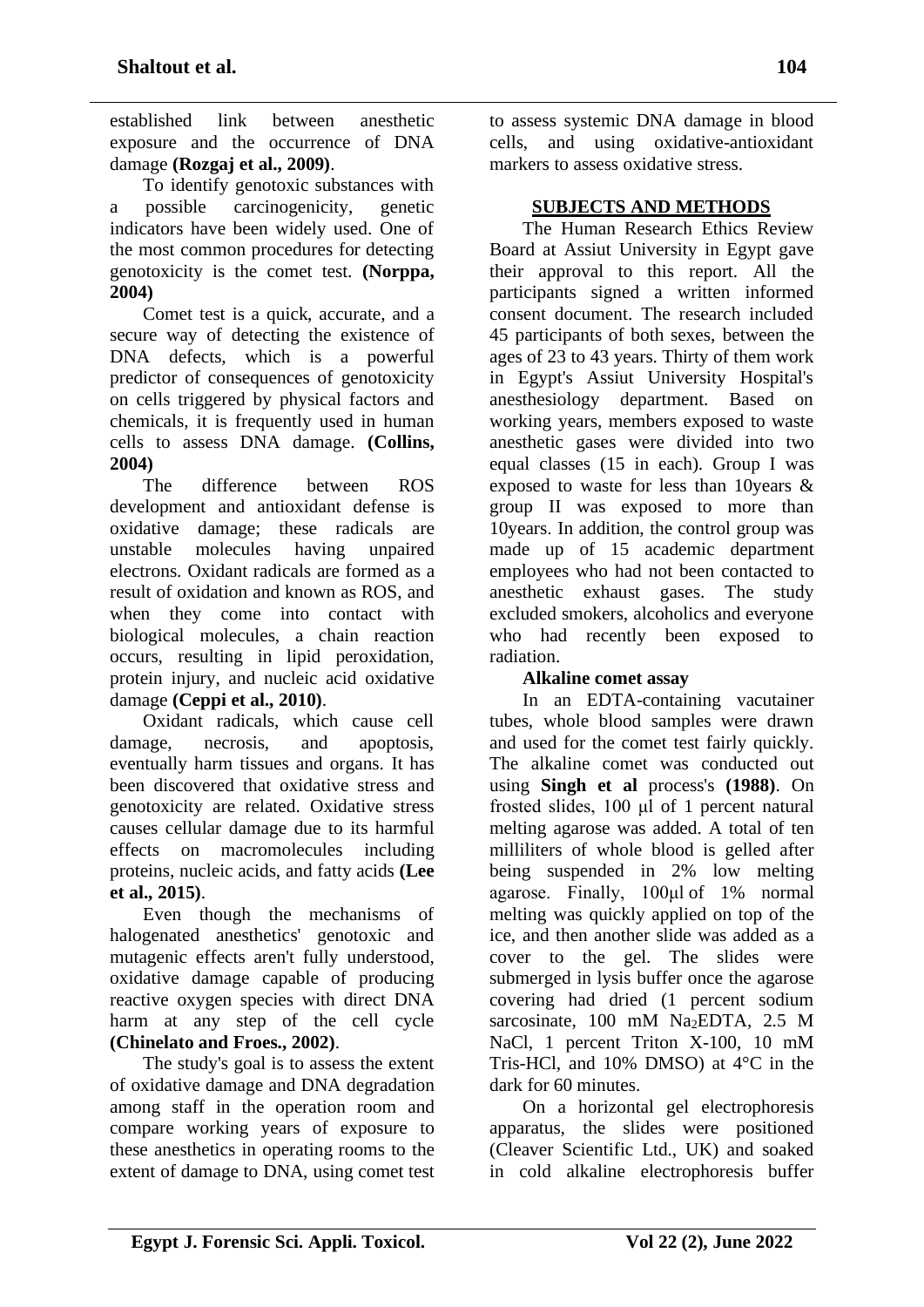solution (1 mM Na<sub>2</sub> EDTA and 300 mM NaOH at pH 13) for 20 minutes at ambient temperature to enable DNA unfolding

Electrophoresis was carried out in a horizontal electrophoresis platform for 20 minutes at 300 mA and 25V in fresh, chilled electrophoresis buffer. Until microscopy, the slides were neutralized three times with Tris-HCl buffer (pH 7.5) for five minutes per time and stained with 50 ml (20 g/mL) ethidium-bromide. A fluorescence microscope (Olympus BX-43, Japan) fitted with a green filter was used to analyse the nuclei on the slides (3 slides per sample) at a 200-fold magnification. A digital camera was used to capture the image of the cells. The Comet Assay Software Project (CASP) was used to calculate length of tail, DNA percentage in tail, Olive tail moment and tail moment in at least 50 nuclei per slide.

### **Oxidant/Antioxidant Assessment**

To isolate serum, blood samples were collected in clear sterile tube and used for oxidative status assays. The extent of serum malondialdehyde (MDA) was calculated using the Buege & Aust (1978) method to determine lipid peroxidation. The antioxidant assessment was performed by assessing superoxide dismutase (SOD)

and glutathione peroxidase (GPX) activities in samples using the Misra & Fridovich (1972) and Beutler and Kelley (1963) procedures, respectively.

#### **Ethics approval**

The Research and Ethical Committee of Assiut University's Faculty of Medicine gave their approval to research protocol. The ethical number given is "17300580". The individuals who took part in the study gave their informed consent. The data's confidentiality was ensured.

#### **Data analysis**

For each group, the study's results were shown as a mean and standard deviation and statistical analysis was carried out using the Independent-t test, ANOVA test, and Spearman correlation tests. When p0.05 was used, the results were found significant. The software package SPSS for Windows (version 20) was utilised (SPSS Inc., Chicago, IL,  $USA$ ).

#### **RESULTS**

In terms of demographic statistics, there were no notable differences across groups (age, sex, and BMI) (Table 1).

|                        | Control group    | <b>Group I</b>  | <b>Group II</b>  | P value |
|------------------------|------------------|-----------------|------------------|---------|
| Age                    | $32.71 \pm 3.85$ | 32+4.11         | $38.79 \pm 2.52$ | 3.51    |
| Gender (M/F)           | 10/5             | 9/6             | 1/4              | >0.05   |
| <b>BMI</b> ( $kg/m2$ ) | $24.18\pm0.51$   | $22.3 \pm 8.53$ | $26.63 \pm 1.67$ | 0.47    |

**Table (1):** Demographic data of the groups.

**P value< 0.05 is significant.**

In terms of comet data, a microscopic fluorescent analysis of control subject's blood revealed intact DNA, as shown in Figure 1. (a &b). Anesthetic personnel's blood, on the other hand, showed minimally compromised cells as evidenced by increased tail length Figure 1. (c & d), statistical analysis supported these morphological observations, tail length, percentage of tail DNA and tail moment

demonstrates that there was a substantial difference between the control group and group I, and the tail DNA percentage and tail moment showed a significant difference between group II and the control group. The only parameter that showed a substantial difference between groups I and II was the percentage of DNA in the tail (table 2).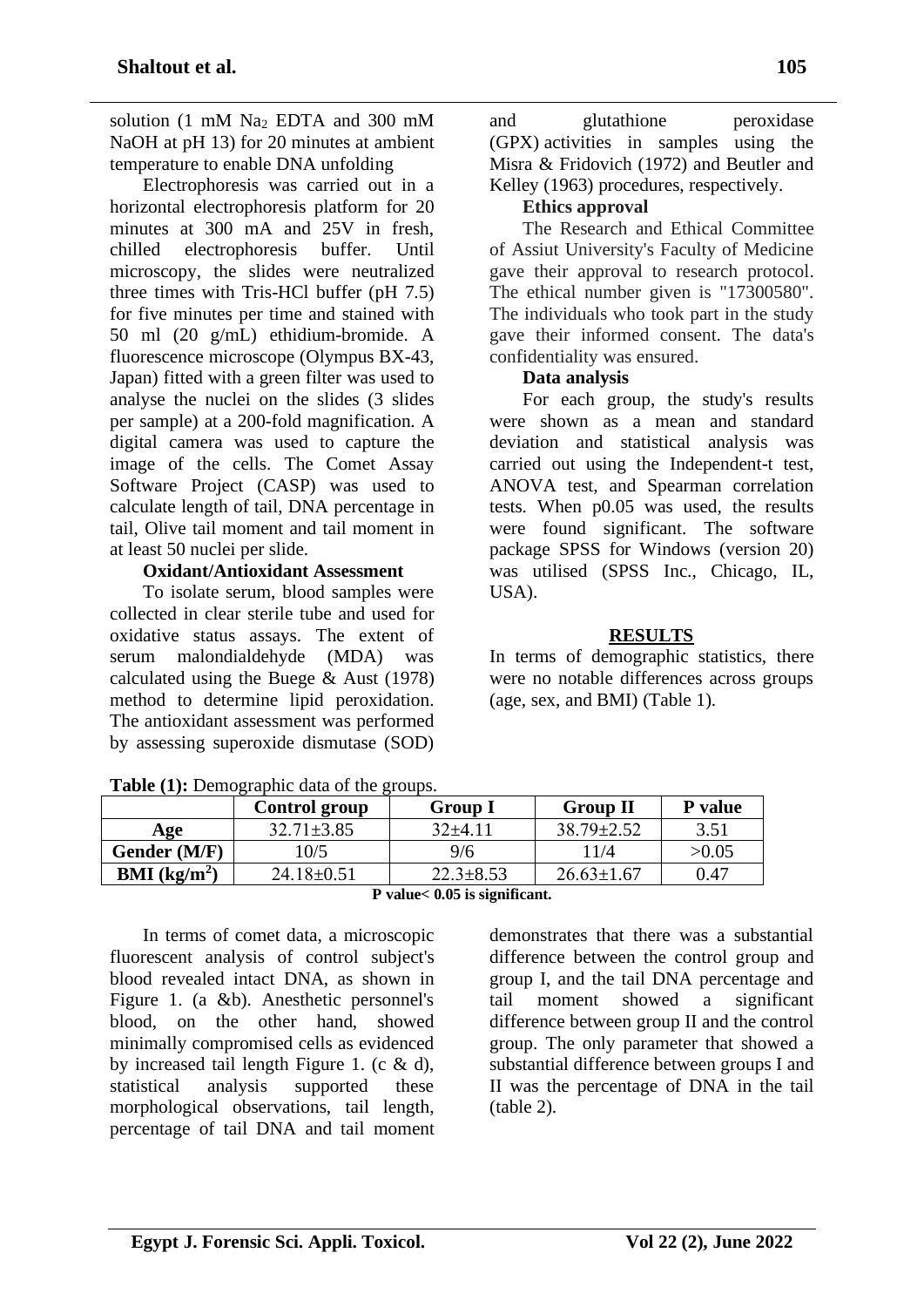## **Shaltout et al.** 106



Figure (1): A &B: photomicrographs of peripheral blood of control group, showing fluorescent spheres without tail. C &, D: photomicrographs of peripheral blood lymphocytes of operating room personnel, showing minimal change in fluorescent heads with tails. (ethedium bromide stain; microscopic magnification 200).

| <b>Table (2):</b> Comet parameters of blood cells of the three group subjects (the data are shown in |  |
|------------------------------------------------------------------------------------------------------|--|
| mean and standard deviation).                                                                        |  |

|                                                | <b>Control</b>    | <b>Group I</b>             | <b>Group II</b>           | <b>P-value</b> |
|------------------------------------------------|-------------------|----------------------------|---------------------------|----------------|
| Tail length (mm)<br>Mean $\pm$ SD              | $3.8 \pm 0.54$    | $3.95 \pm 0.11^a$          | $4.36 \pm 0.23$           | 0.25           |
| Percentage of DNA in the tail<br>Mean $\pm$ SD | $0.04 \pm 0.02$   | $0.13 \pm 0.05^{\text{a}}$ | $0.17 \pm 0.02^{\rm b,c}$ | $< 0.001*$     |
| <b>Tail moment</b><br>Mean $\pm$ SD            | $0.016 \pm 0.014$ | $0.015 \pm 0.01^a$         | $0.05 \pm 0.008^b$        | $0.04*$        |
| <b>Olive tail moment</b><br>Mean $\pm$ SD      | $0.065 \pm 0.028$ | $0.151 \pm 0.0345$         | $1.84 \pm 2.32$           | $0.025*$       |

**SD: standard deviation.\*Significantly different between groups (p < 0.05) as determined by Independent t test & ANOVA test.a: p-value <0.5% between group I, control group, <sup>b</sup> : p-value <0.5% between group II, control group, c : p-value <0.5% between group I, group II.**

With the increase in the length of exposure to waste anesthetics gases, there was a statistically significant rise  $(p<0.05)$ in the proportion of DNA in tail, tail moment, and olive tail moment in all members of the control group relative to

groups I and II. However, there was no significant statistical difference (p>0.05) between the tail length groups with the increase in years of exposure to WAGs. (See Table 2)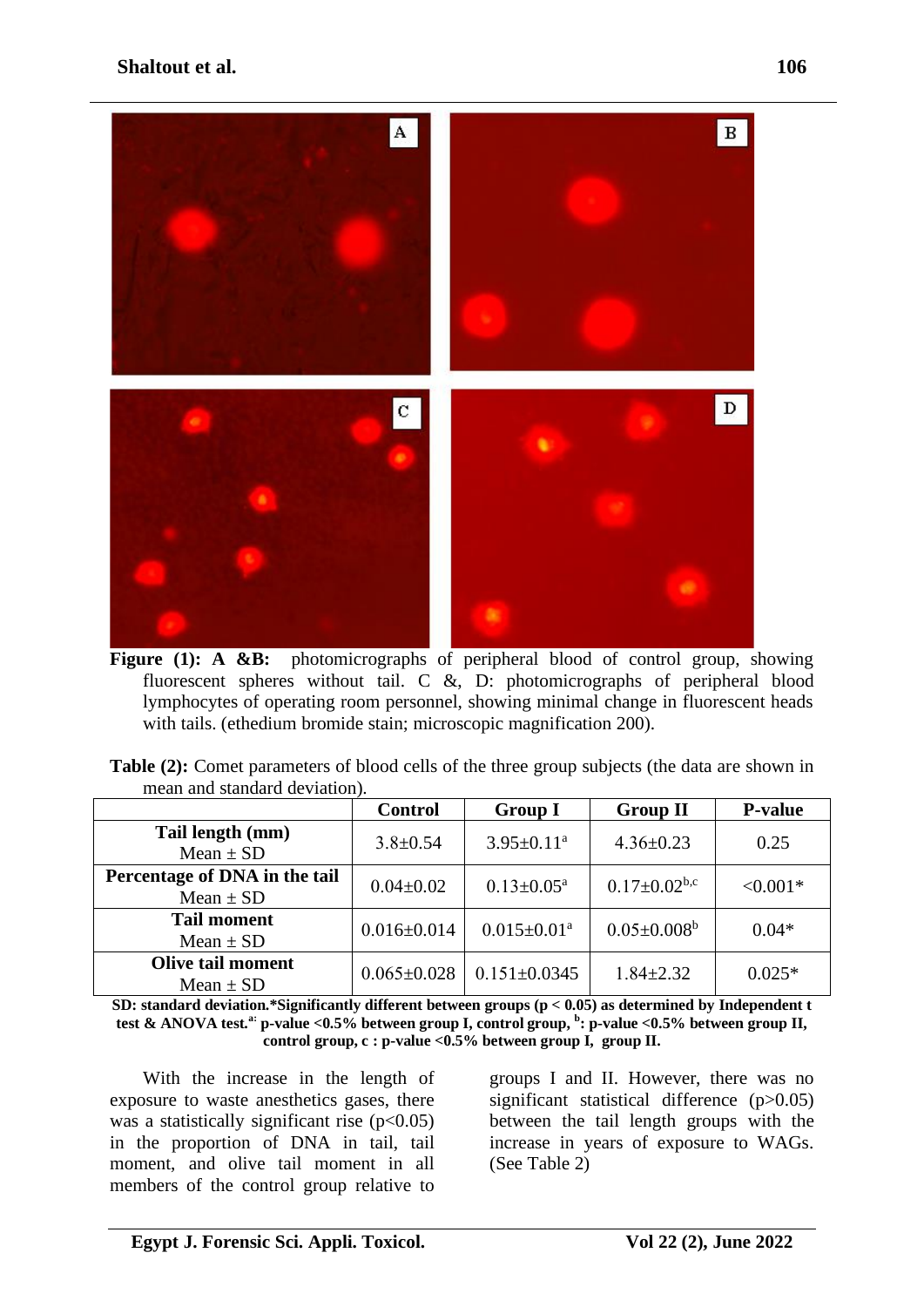| MDA increased significantly between        |
|--------------------------------------------|
| controls and studied groups (I and II), as |
| well between groups I and II, as shown in  |
| Table 3. SOD enzyme activities increased   |
| significantly between the controls and     |
| group I, while GSH enzyme activity         |
| decreased significantly between groups I & |
| II and between groups $I \& II$ .          |

The effects of WAGs on oxidative injury and antioxidant condition on both classes of ORPs have been studied. The exposed groups had significantly higher levels of oxidative damage (Table 3), and MDA, a lipid peroxidation marker, was substantially greater  $(p<0.001)$  than the control group, group I, and group II. To overcome oxidative damage, the activeness of the antioxidant enzyme showed a significant decrease in GSH  $(p<0.01)$  and a significant rise in the activity of the SOD enzyme  $(p<0.05)$  (table 3).

|                  | <b>Control</b>     | <b>Group I</b>                | <b>Group II</b>                | <b>P-value</b> |
|------------------|--------------------|-------------------------------|--------------------------------|----------------|
| MDA(µmol/L)      | $0.758 \pm 0.202$  | $1.74 \pm 0.14^a$             | $3.23 \pm 0.95^{b,c}$          | $< 0.001*$     |
| $Mean \pm SD$    |                    |                               |                                |                |
| <b>SOD</b> (U/I) | $149.82 \pm 48.68$ | $194 \pm 24.37$ <sup>a</sup>  | $292.25 \pm 44.72$             | $0.002*$       |
| $Mean \pm SD$    |                    |                               |                                |                |
| <b>GSH(U/I)</b>  | $98.68 \pm 9.03$   | $83.97 \pm 2.97$ <sup>a</sup> | $81.1 \pm 8.96$ <sup>b,c</sup> | $0.08*$        |
| $Mean \pm SD$    |                    |                               |                                |                |

**Table (3):** Comparison of the oxidant/antioxidant stress parameters between the groups.

**MDA, malondialdehyde; SOD, Superoxide dismutase; GSH, glutathione, SD: standard deviation, \*Significantly different between groups (p < 0.05) as determined by Independent t test & Annova test, a: p-value <0.5% between group I, control group, <sup>b</sup> : p-value <0.5% between group II, control group, c : pvalue <0.5% between group I, group II.**

There were significant positive associations between the duration of exposure (years) to WAGs and DNA damage in comet parameters [tail DNA percent r=  $0.694$ , p<0.001, tail length r= 0.7, p<0.001, tail moment r= 0.324,  $p<0.05$ , and olive tail moment  $r= 0.599$ , p<0.001] shown in figures 2, 3, 4 & 5. Instead regarding to the relation between working years and oxidative damage, there was a significant positive correlation between MDA and working years (r= 0.798, p<0.001), SOD (r = 0.823, p<0.001), and a significant negative association between GPX and working years (r=  $-0.709$ , p<0.001) (figures 6, 7 & 8).



**Figure (2).** Represents significant positive correlation between working years and Tail DNA%  $r = 0.69$ ,  $p < 0.001$ 



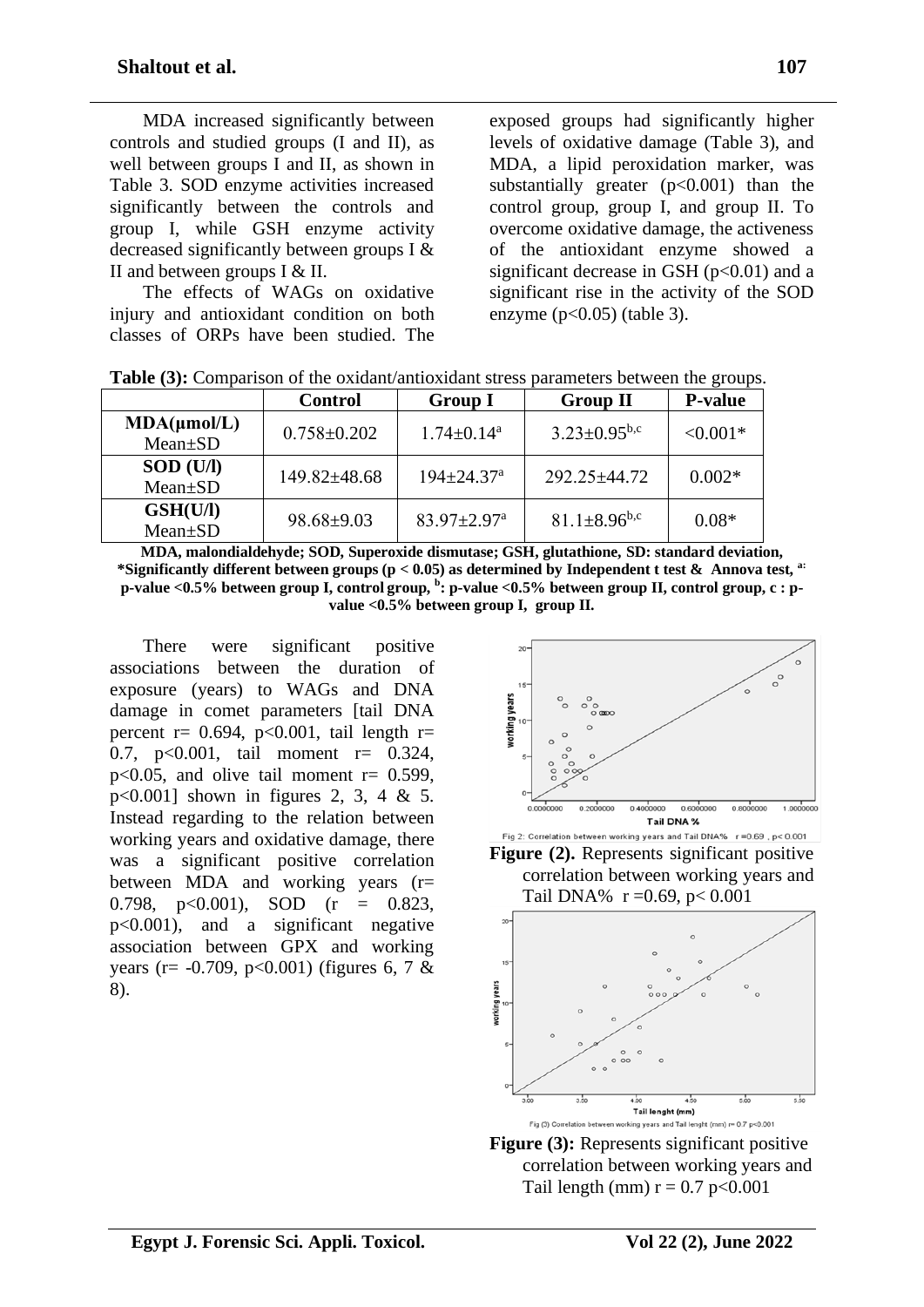

**Figure (4):** Represents significant positive correlation between working years and Tail moment  $r = 0.32$  p<0.05



**Figure (5):** Represents significant positive correlation between working years and olive Tail moment.  $r = 0.599$ ,  $p < 0.001$ 



**Figure (6):** Represents significant positive correlation between duration of work (years) and malondialhyde (MDA) umol/L  $r = 0.798$ ,  $p < 0.001$ 



**Figure (7):** Represents significant positive correlation between working years and Superoxide dismutase  $(SOD)$  r =  $0.823$ ,  $p<0.001$ .



**Figure (8):** Represents significant negative correlation between working years and, glutathione (GSH)  $r = -0.709$ , p<0.001.

#### **DISCUSSION**

The occurrence of health harm associated with the exposure to anesthetics has been the subject of debate in recent decades (**Lucio et al., 2018)**. DNA damage associated with different anesthetics has been examined using various detection methods **(Zare Sakhvidi et al., 2012).** Thus, this research was conducted to evaluate the genetic harm of contact to WAGs by using comet test, which is considered a helpful method to detect the extent of DNA breaks directly after it happened in even a single cell **(Rozgaj et al., 2009).**

The current study found a steady rise in DNA injury in lymphocytes exposed to WAGs, as measured by large increases in tail moment, olive tail moment, and the percentage of DNA in the tail, compared to controls using the comet test. These results suggest that DNA damage caused by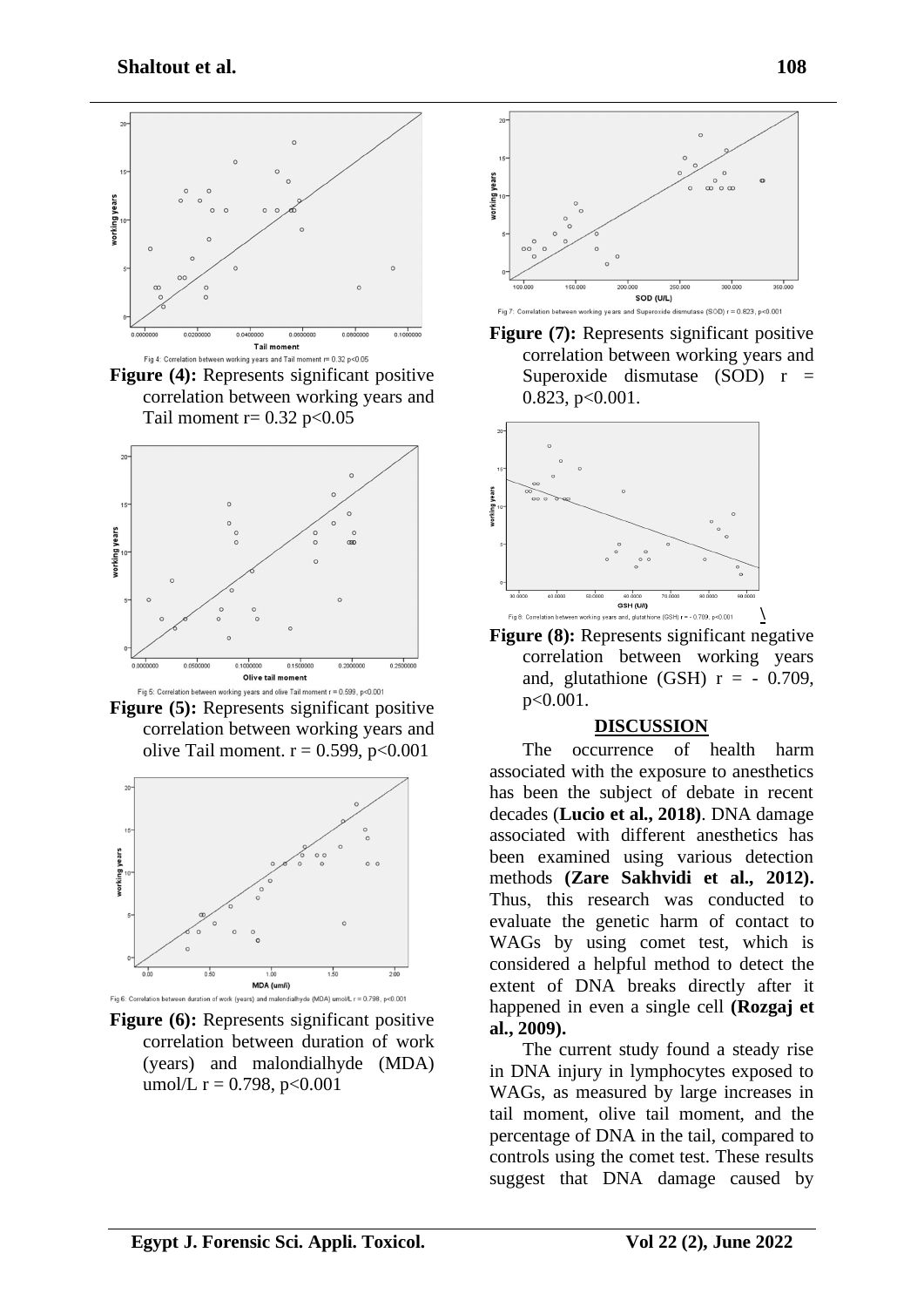anesthetic exposure in the workplace is substantially higher than the permissible safe levels.

These findings were corroborated by a study of 17 physician assistants who were exposed to anesthetic gases and there was a important changes in comet parameters among the control and exposed groups **(Izdes et al., 2009)**, other experiments that used the comet test to measure the effects of aesthetics on genetic material found contradictory results. These studies attributed the discrepancy to several parameters, including the length of exposure, the conditions of exposure, the various types of anesthetics, and individual differences. **(Faust et al., 2004).**

Although these conclusions do not enable us to draw any assumptions about the probable mechanism of the genotoxicity of those anesthetic agents, it has been hypothesized that inhalational anesthetics can trigger increased oxidative stress (inadequate antioxidant capacity and excessive emission of oxidising agents), resulting in reactive products that cause oxidative DNA harm **(Baysal et al., 2009).**

In the current study, anesthetics staff showed oxidative injury to DNA, as well as a disturbance of the prooxidant/antioxidant equilibrium, with inadequate antioxidant capacity and emission of excessive oxygen radicals. The disruption of the oxidant/antioxidant equilibrium is among the causes of oxidative stress to cell components including DNA **(Baysal et al., 2009).**

Furthermore, different theories about the mechanisms of anesthetic-induced DNA damage have been proposed. For example, some drugs can harm DNA directly or via their active metabolites **(Jaloszynski et al., 1999)**, or function as radiomimetic drugs, causing damage to cell cycle phases (S-independent compound) **(Chinelato, 2002)**, moreover, some anaesthetics promote methionine synthase cyanocobalamin (vitamin B12) reduction, which is followed by the production of superoxide and hydroxyl

radicals, as well as the suppression of enzymes that cause homocysteine remethylation to methionine (**Drummond and Matthews, 1994).** According to this study, the exposed groups had a large increase in MDA levels in comparison to the control group. The antioxidant enzyme activity of GPX was found to be significantly reduced in anesthetics that were chronically exposed to WAGs in this study. Conversely, SOD enzyme activity is significantly increased in groups exposed to anesthetic agents, indicating increased oxidative damage induced by anesthetic exposure.

According to **Akbar et al. (2005)**, anesthetic gases increase peroxidation of lipids and oxygen radicals, which have increased blood oxidative damage in exposed individuals at low doses. This suggests that oxygen radicals have increased and can destroy cells, potentially causing serious harm to multiple organs in the coming years.

The findings of this study revealed a correlation between health professional's exposure to WAG and the induction of genotoxicity, as well as a correlation between dose and genotoxic effects. Extended exposure to anesthetics has been correlated to carcinogenesis, mutagenesis, teratogenesis, and reduced fertility **(Chandrasekhar et al., 2006)**. Several reviews found positive associations between occupational disease occurrence and exposure to hazardous and gaseous chemicals, contradicting the research findings **(Peric et al., 1991)**.

Despite validated scavenging mechanisms, chronic exposure to low concentrations of anesthetic agents has been suggested to be harmful to operating room workers in several studies. The findings revealed strong positive associations between longer periods of WAG exposure, comet parameters, and lipid peroxidation, while a significant negative correlation was found between years of exposure to anesthetics and GPX activity.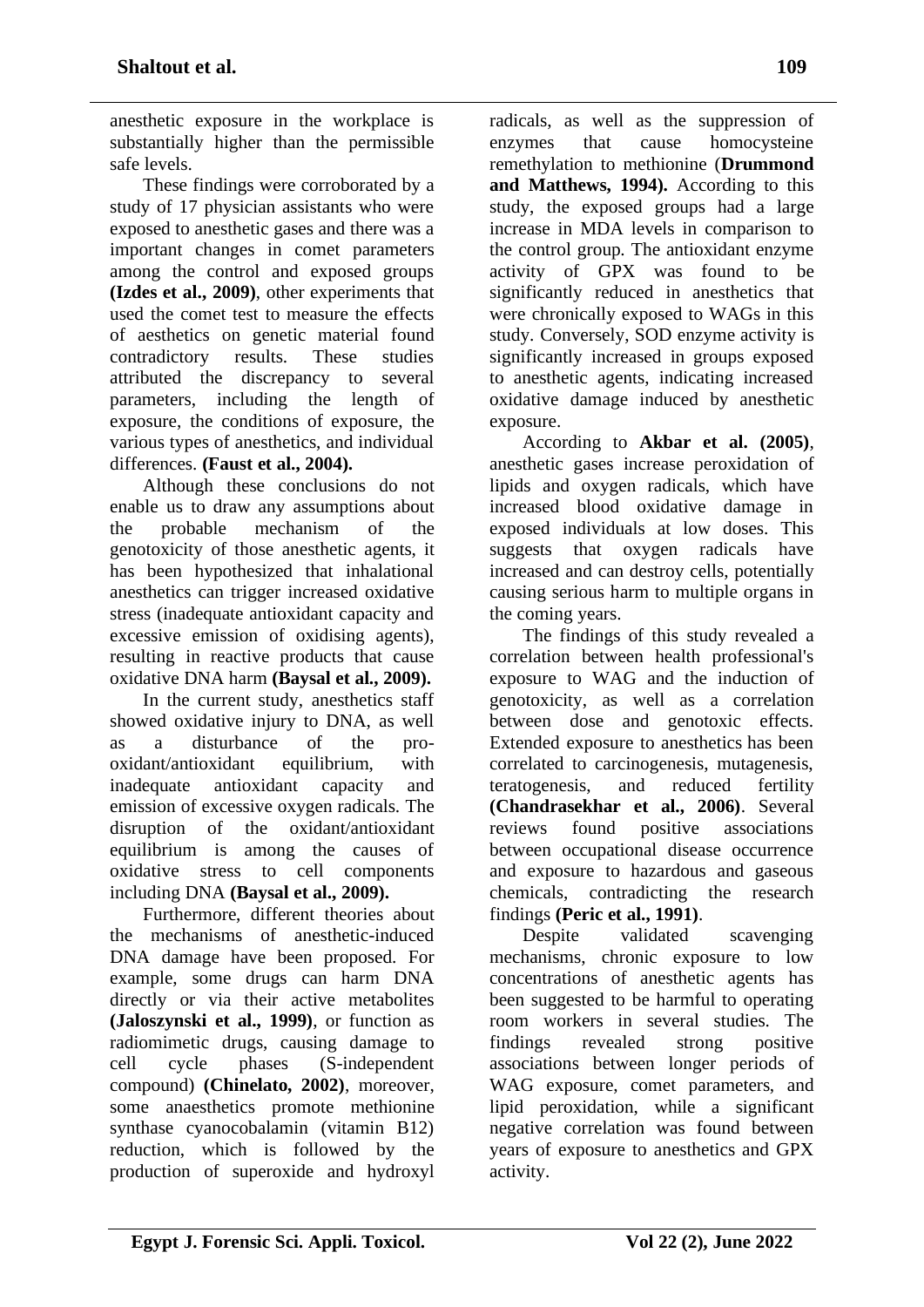## **CONCLUSIONS**

In this study, there was a positive correlation between chronic occupational WAG exposure and DNA damage and oxidative stress. Since this work was performed on a small number of people, the results could be skewed. The research should include a greater community of doctors and nurses who are attached to anesthetics. In operating rooms, anesthetic levels must still be controlled. Human interference by education and procedures to ensure that anesthetic techniques are used to reduce air emissions in the area, along with environmental action through the introduction of successful OR scavenging technologies.

#### **List of Abbreviations**

**MDA:** Malondialdehyde, **OR:** Operating Room, **GPX:** Glutathione peroxidase, **WAGs:** waste anesthetic gases, **SOD:** Superoxide dismutase, **GSH:** Glutathione, **EDTA:** Ethylenediaminetetraacetic acid, **ORPs:** Operating Room Personal.

#### **REFRENCES**

- **Akbar, Malekirad, A, Ranjbar A, et al (2005):** Oxidative stress in operating room personnel: occupational exposure to anesthetics gases. Hum Exp Toxicol 24(11):597-601.
- **Baysal Z, Cengiz M, Ozgonul A, et al (2009):** Oxidative status and DNA damage in operating room personnel. Clin Biochem 42(3):189-93.
- **Beutler E, Duron O, and Kelly BM (1963):** Improved method for the determination of blood glutathione.J. Lab Clin Med 61:882-888.
- **Buege J A, and Aust SD (1978)**: Microsomal lipid peroxidation. Methods. Enzymol 52,302–310.
- **Casale T, Caciari T, Rosati MV, et al (2014)**: Anesthetic gases and occupationally exposed workers. Environ. Toxicol Pharmacol 37(1): 267-274.
- **Ceppi M, Biasotti B, Fenech M, et al (2010)**: Human population studies

with the exfoliated buccal micronucleus assay: statistical and epidemiological issues. Mutat Res 705(1):11-19.

- **Chandrasekhar M, Rekhadevi PV, Sailaja NM, et al (2006)**: Evaluation of genetic damage in operating room personnel exposed to anaesthetic gases. Mutagenesis 21(4):249-254.
- **Chinelato AR, and Froes NDTC (2002)**: Genotoxic Effects on Professionals Exposed to Inhalational Anesthetics. Rev Bras Anestesiol 1: 79-85.
- **Collins A R (2004)**: The comet assay for DNA damage and repair: principles, applications, and limitations. Mol Biotechnol 26(3):249-261.
- **Drummond JT, and Matthews RG (1994)**: Nitrous oxide degradation by cobalamin-dependent methionine synthase: characterization of the reactants and products in the inactivation reaction. Biochemistry 33(12):3732-3741.
- **Faust F, Kassie F, Knasmüller S, et al (2004)**: The use of the alkaline comet assay with lymphocytes in human biomonitoring studies. Mutat. Res 566(3):209-229.
- **Izdes S, Sardas S, Kadioglu E, et al (2009)**: Assessment of genotoxic damage in nurses occupationally exposed to anesthetic gases or antineoplastic drugs by the comet assay. J Occup Health 51(3):283-286.
- **Jaloszynski P, Kujawski M, Wasowicz M, et al (1999)**: Genotoxicity of inhalation anesthetics halothane and isoflurane in human lymphocytes studied in vitro using the comet assay. Mutat Res 439(2):199-206.
- **Lee YM, Song BC, and Yeum KJ (2015)**: Impact of Volatile Anesthetics on Oxidative Stress and Inflammation. Biomed Res Int 2015: 1-8.
- **Lucio LMC, Braz MG, do Nascimento Junior P, et al (2018):** Occupational hazards, DNA damage, and oxidative stress on exposure to waste anesthetic gases. Braz J Anesthesiol 68(1):33-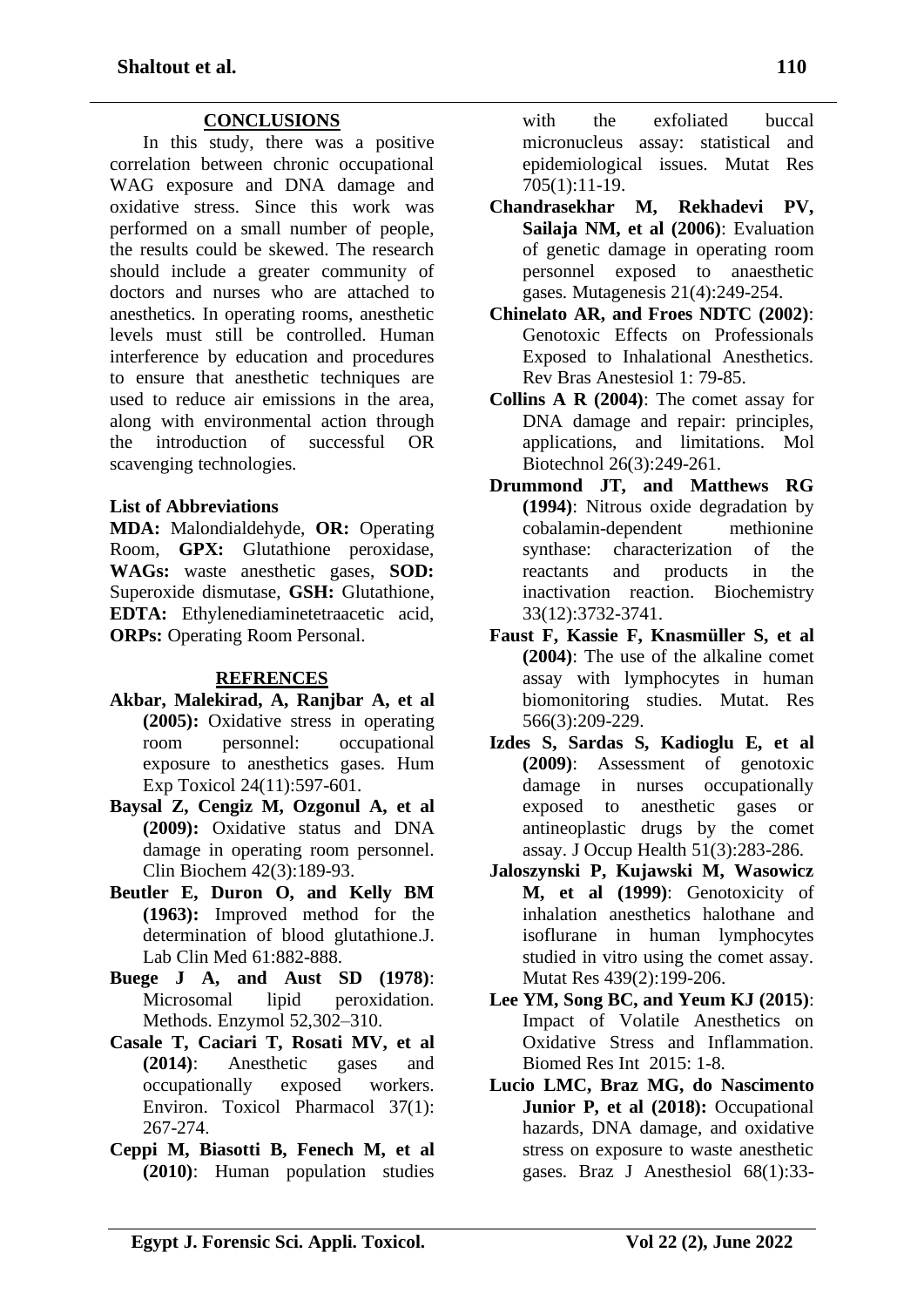41.

- **Misra HP, and Fridovich I (1972)**: The role of superoxide anion in the autoxidation of epinephrine and a simple assay for superoxide dismutase. J Biol Chem 247(10):3170-3175.
- **NIOSH National Institute for Occupational Safety and Health. (1977)**: Criteria for a recommended standard: occupational exposure to anesthetic gases and vapors, publication no: 770140. US Department of Health, Education and Welfare (DHEW), Cincinnati. 77-140
- **NIOSH (2007)**: Waste anesthetic gases: occupational hazards in hospitals. Cincinnati, OH: National Institute for Occupational Safety and Health, Centers for Disease Control and Prevention, DHHS No. 151:1-16.
- **Norppa H (2004)**: Cytogenetic biomarkers and genetic polymorphisms. Toxicol Lett 149(1-3):309-334.
- **Peric M, Vranes Z, and Marusic M (1991)**: Immunological disturbances in anaesthetic personnel chronically exposed to high occupational

concentrations of nitrous oxide and halothane. Anaesthesia 46(7):531-537.

- **Rozgaj R, Kasuba V, Brozović G, et al (2009)**: Genotoxic effects of anaesthetics in operating theatre personnel evaluated by the comet assay and micronucleus test. Int J Hyg Environ Health 212, 11-17.
- **Sardas S, Izdes S, Ozcagli E, et al (2006):** The role of antioxidant supplementation in occupational exposure to waste anaesthetic gases. Int Arch Occup Environ Health 80(2):154-9.
- **Singh NP, Mc Coy MT, and Tice RR (1988)**: A simple technique for quantitation of low levels of DNA damage in individual cells. Exp Cell Res 175(1):184-91.
- **Zare Sakhvidi MJ, Bahrami A, Ghiasvand A, et al (2012)**: Occupational hazards of halogenated volatile anesthetics and their prevention: review of the literature. Environ Monit Assess:184(11):6483- 90.